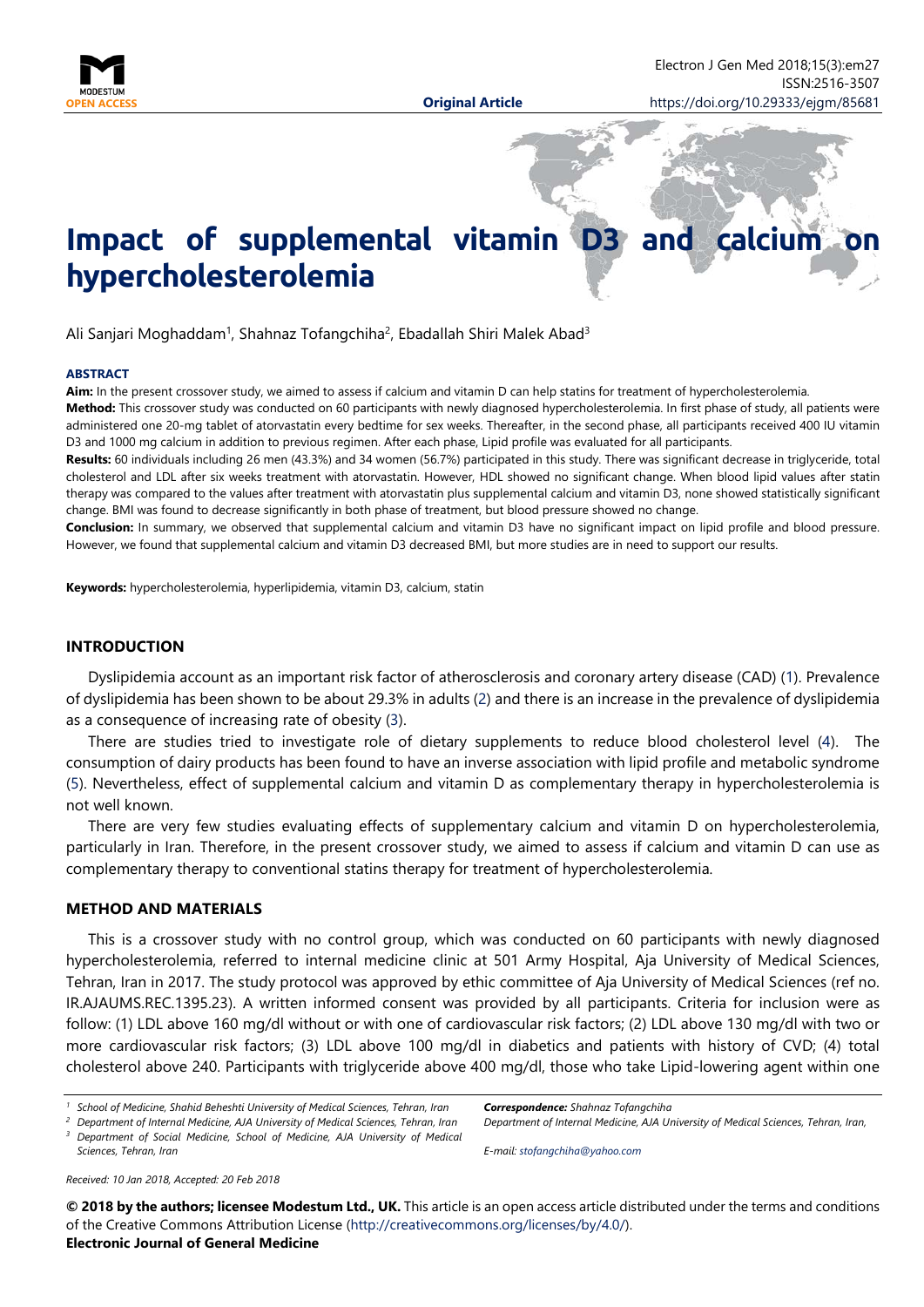| Table 1: Characteristic of study participants |  |  |
|-----------------------------------------------|--|--|
|-----------------------------------------------|--|--|

| <b>Variables</b>            | Value                 |  |  |  |
|-----------------------------|-----------------------|--|--|--|
| Mean Age ± SD, year         | $49.37 \pm 10.58$     |  |  |  |
| Male (%)                    | 26 (43.3%)            |  |  |  |
| History of diabetes (%)     | 7 (11.7%)             |  |  |  |
| History of CVD (%)          | 5(8.3%)<br>11 (18.3%) |  |  |  |
| History of HTN (%)          |                       |  |  |  |
| History of fracture (%)     | 8 (13.3%)             |  |  |  |
| History of osteoporosis (%) | 8 (13.3%)             |  |  |  |
|                             |                       |  |  |  |

SD standard deviation; CVD cardiovascular diseases; HTN hypertension

### **Table 2:** *Results of comparative analysis*

| <b>Variables</b>       |             |               |                      | P-value | P-value |
|------------------------|-------------|---------------|----------------------|---------|---------|
|                        | At baseline | <b>Statin</b> | Statin + Vit D3 + Ca | 1 vs. 2 | 2 vs. 3 |
| SBP, mmHg              | 123.33      | 122.08        | 124                  | 0.108   | 0.066   |
| DBP, mmHg              | 79.08       | 79.08         | 79.67                |         | 0.441   |
| BMI, Kg/m <sup>2</sup> | 25.67       | 25.55         | 25.41                | 0.002   | 0.001   |
| Triglyceride, mg/dl    | 171.52      | 142.25        | 138.5                | < 0.001 | 0.446   |
| Cholesterol ,mg/dl     | 253.75      | 153.76        | 154.43               | < 0.001 | 0.651   |
| LDL, mg/dl             | 163         | 82.43         | 82.67                | < 0.001 | 0.903   |
| HDL, mg/dl             | 52.88       | 50.92         | 50.25                | 0.081   | 0.458   |

Vit vitamin; Ca calcium; SBP systolic blood pressure; DBP diastolic blood pressure; BMI body mass index; LDL low-density cholesterol; HDL high density cholesterol

month before recruitment or supplementary calcium and vitamin D in last 6 months were excluded from study. A general practitioner conducted general medical assessments including blood pressure measurements and body mass index (BMI) calculation at baseline and after each phase of study. In addition, self-reported information on diary consumption, income, education and past medical history were collected. Blood pressure was measured is sitting position after five minutes of rest via a standard mercury sphygmomanometer. Weight was measured with indoor clothing using stand body scale and standing height was measured without shoes by measuring rod. In first phase of study, all patients were administered one 20-mg tablet of atorvastatin (Amin Pharmaceutical Company) every bedtime for sex weeks. After six weeks, Lipid profile was evaluated for all participants. Thereafter, in the second phase, all participants treated with oral calcium-vitamin D3 tablets (CalTrex) twice daily (each tablet contains 200 IU vitamin D3 and 500 mg calcium) in addition to previous regimen. To be exact, in the second phase, each patient was administered 20 mg atorvastatin, 400 IU vitamin D3 and 1000 mg calcium every day for six weeks. Lipid profile was rechecked after second six weeks. Participant were informed before each visit by phone call. Normal distribution of variables was assessed using Kolmogorov–Smirnov test. To compare values before and after first phase, as well as before and after second phase, we employed paired sample t test and Wilcoxon rank sum test for normally and non-normally distributed variables, respectively. P-values < 0.05 were considered statistically significant. We used SPSS, version 20 for statistical analysis.

#### **RESULTS**

Sixty individuals including 26 men (43.3%) and 34 women (56.7%) participated in this study. The mean age and BMI of participants were 49.37  $\pm$  10.58 years (ranged from 30 to 70 years) and 25.68  $\pm$  3.84, respectively. Among participants, 11.7% and 8.3% were diabetics and had history of cardiovascular disease, respectively. Detailed characteristic of participants is presented in **Table 1**. At the baseline, values of Triglyceride, total cholesterol, LDL and HDL were 171.52, 253.75, 163 and 52.88 mg/dl, respectively. There was significant decrease in triglyceride, total cholesterol and LDL after six weeks treatment with atorvastatin. However, HDL showed no significant change. When blood lipid values after statin therapy was compared to the values after treatment with atorvastatin plus supplemental calcium and vitamin D3, none showed statistically significant change. BMI was found to decrease significantly in both phase of treatment. Despite all this, we realized that systolic and diastolic blood pressures had no change. Results of comparative analysis are provided in **Table 2**.

## **DISCUSSION AND CONCLUSION**

This study was preformed to evaluate the effect of supplemental vitamin D3 and calcium as additive therapy to statin for treatment of hypercholesterolemia. We observed that addition of supplemental vitamin D3 (400 IU daily) and calcium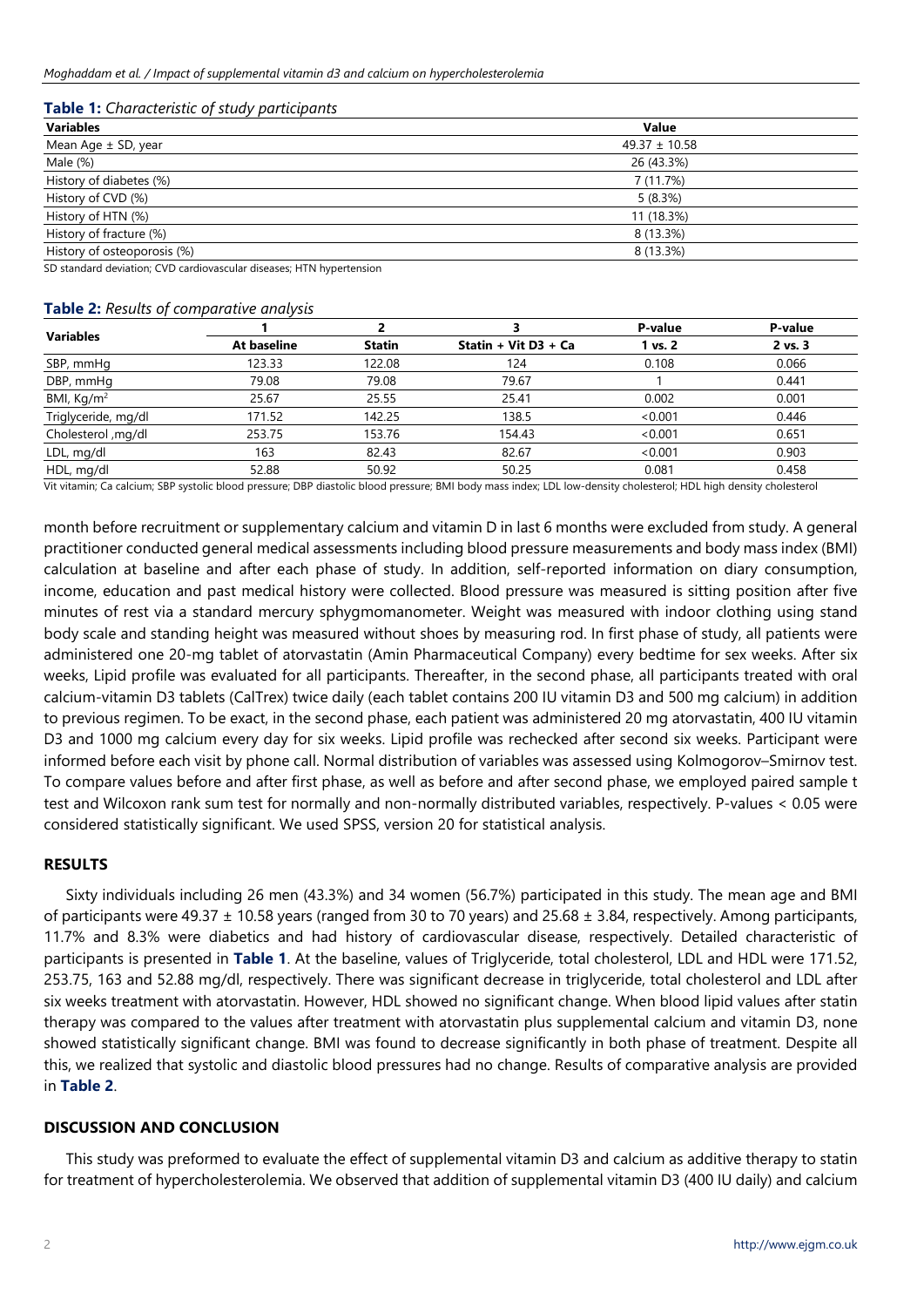(1000 mg daily) to conventional atorvastatin had no significant effect on lipid profile values, but BMI was significantly decreased. .

Zemel et al. in a clinical trial study followed 32 obese patients and found that increase in dietary calcium induces weight and fat loss secondary to caloric restriction. In addition, they revealed that dairy products are more effective in making weight loss (6). There are confirmative reports that showed dairy calcium is 50% to 100% more effective that supplemental calcium in term of reduction of adipose tissue (7). It is explained by action Intracellular Ca2+ as a modifying factor of adipocyte lipid metabolism and triglyceride storage. Nevertheless, there are evidences that reject the theory that say supplemental calcium reduces body weight (8,9). Role of vitamin D3 and lipid profile is still a matter of debate. Saedisomeolia et al. in a cross-sectional study evaluated association between serum level of vitamin D and lipid profile. They observed significant inverse association between serum level of vitamin D and triglyceride (10). In another study, Tehrani et al. showed that supplemental vitamin D3 has no significant impact on BMI (11). Although, we detected that supplemental calcium and vitamin D3 have no effect on triglyceride and cholesterol, but BMI decreased significantly after consumption of calcium and vitamin D3. Since people with hyperlipidemia are more advised to change their life style, we believe that decrease in BMI in both phases is mainly due to increase in physical activity and reduce in dietary fat intake.

It has been shown that supplemental calcium has a small and transient hypotensive effect (8). Low serum vitamin D3 level has been postulate as a risk factor of hypertension (12). Margolis et al. in their study evaluated role of supplemental vitamin D3 and calcium on blood pressure. They revealed that supplemental vitamin D3 and calcium have no effect on blood pressure (13). As well as, a clinical trial, showed supplemental vitamin D3 with antihypertensive regimen have stronger therapeutic effect than antihypertensive drug alone (14). Despite all the facts, we observed no association between supplemental calcium and vitamin D3 and blood pressure.

We had some limitation in this study. We had no control group in this study and all phases of study conducted on same patients. Second, we had short follow up time for each phase of study that real effect of vitamin D3 and calcium might not show off. Third, some important factors such as physical activity and dietary fat intake were not evaluated.

In summary, we observed that supplemental calcium and vitamin D3 have no significant impact on lipid profile and blood pressure. However, we found that supplemental calcium and vitamin D3 decreased BMI, but more studies are in need to support our results.

# **ACKNOWLEDGEMENTS**

We thank PouraTeb Pharmaceutical Company and its staffs for their support and helping us for conducting this study.

# **REFERENCES**

- 1. Zipes D, Libby P, Bonow R. Braunwald e. Braunwald's heart disease. Philadelphia: Elsevier Saunders; 2005. PMCid:PMC1193893
- 2. Goff DC, Jr., Bertoni AG, Kramer H, Bonds D, Blumenthal RS, Tsai MY, et al. Dyslipidemia prevalence, treatment, and control in the Multi-Ethnic Study of Atherosclerosis (MESA): gender, ethnicity, and coronary artery calcium. Circulation. 2006;113(5):647-56. <https://doi.org/10.1161/CIRCULATIONAHA.105.552737> PMid:16461837
- 3. Nguyen NT, Magno CP, Lane KT, Hinojosa MW, Lane JS. Association of hypertension, diabetes, dyslipidemia, and metabolic syndrome with obesity: findings from the National Health and Nutrition Examination Survey, 1999 to 2004. Journal of the American College of Surgeons. 2008;207(6):928-34. <https://doi.org/10.1016/j.jamcollsurg.2008.08.022> PMid:19183541
- 4. Furuncuoglu Y, Basar M, Alıcı S, Sengul C. Effects of a Stanol-Enriched Yogurt on Plasma Cholesterol Levels. European Journal of General Medicine. 2014;11(4):230-4. <https://doi.org/10.15197/sabad.1.11.77>
- 5. Noori N, Mirmiran P, Asgari S, Azizi F. Dietary intake of calcium and vitamin D and the prevalence of metabolic syndrome in Tehranian adults: Tehran Lipid and Glucose Study (TLGS). Iranian Journal of Endocrinology and Metabolism. 2007;9(2):191-200.
- 6. Zemel MB, Thompson W, Milstead A, Morris K, Campbell P. Calcium and dairy acceleration of weight and fat loss during energy restriction in obese adults. Obesity research. 2004;12(4):582-90. <https://doi.org/10.1038/oby.2004.67> PMid:15090625
- 7. Zemel MB. Regulation of adiposity and obesity risk by dietary calcium: mechanisms and implications. J Am Coll Nutr. 2002;21(2):146s-51s. <https://doi.org/10.1080/07315724.2002.10719212> PMid:11999543